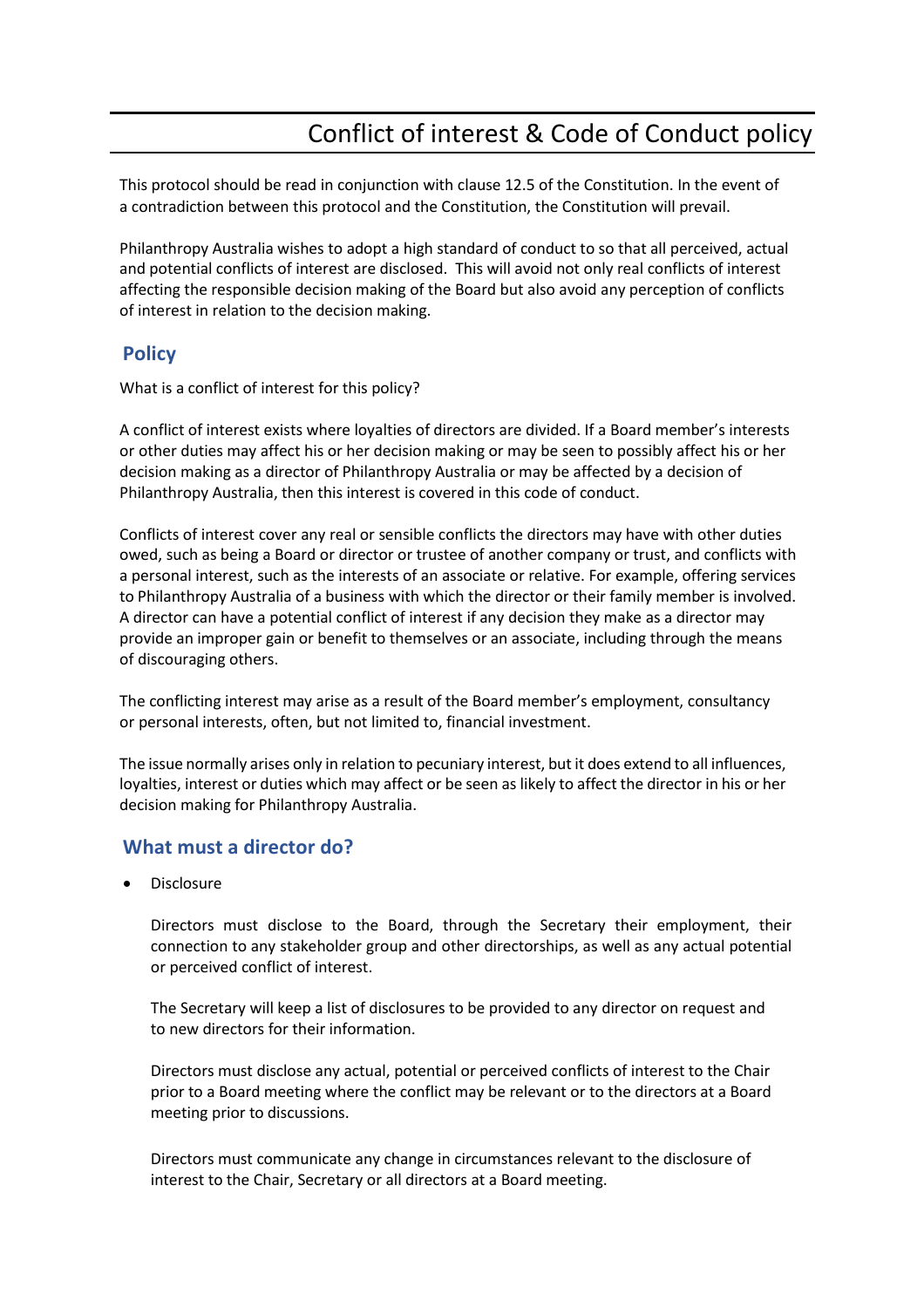If the director wishes to keep the matter giving rise to the possible conflict confidential, he or she may just advise directors that he or she has a conflict with the matter under discussion and that the protocol will apply.

• Protocol

If there is a conflict of interest, or the directors or Chair have decided there is sufficient potential for a perceived or actual material conflict to arise to apply the protocol, then the Board member:

- $\triangleright$  will not receive the papers on the matter, but will be advised that certain papers have been excluded
- $\triangleright$  cannot be present (by phone or in person) when the matter is considered unless permitted by law and the other directors resolve that the director in question can stay; and
- $\triangleright$  cannot vote on the matter.
- Open discussion

When any matter is being discussed at Board level, any director may query another director as to whether they consider they have a possible conflict of interest with the matter under discussion. This matter should then be discussed and considered by the Board and if the Board (other than the director who is being queried) considers that there may be a possibility of a perceived or actual material conflict of interest, then disclosure must be made, and the protocol must apply.

If a director is uncertain as to whether he or she has or may have a perceived or actual material conflict of interest, he or she must disclose this at the Board meeting discussing the matter or with the Chair.

• Records

Any discussions, disclosures, resolutions and the application of the protocol relating to a conflict of interest should be recorded in the Board minutes.

• Confidentiality

Directors must remember that Board papers and matters discussed at Board meetings are confidential as each director has a duty to maintain the confidentiality of information he or she learns by virtue of his or her position as Board member.

If there is a need or desire by a director to disclose or report on resolutions or matters discussed at Board meetings, or information gained as a result of the being a Board member, to third parties, then the disclosure or reporting can only be made with the consent of the directors at the meeting or by the Chair.

• Chair's role

The Chair will be available to discuss with any director the application of this procedure to particular circumstances and provide guidance as to whether he or she should be making a disclosure or whether the protocol should apply.

The Chair shall also seek to remind the directors from time to time of their obligations and